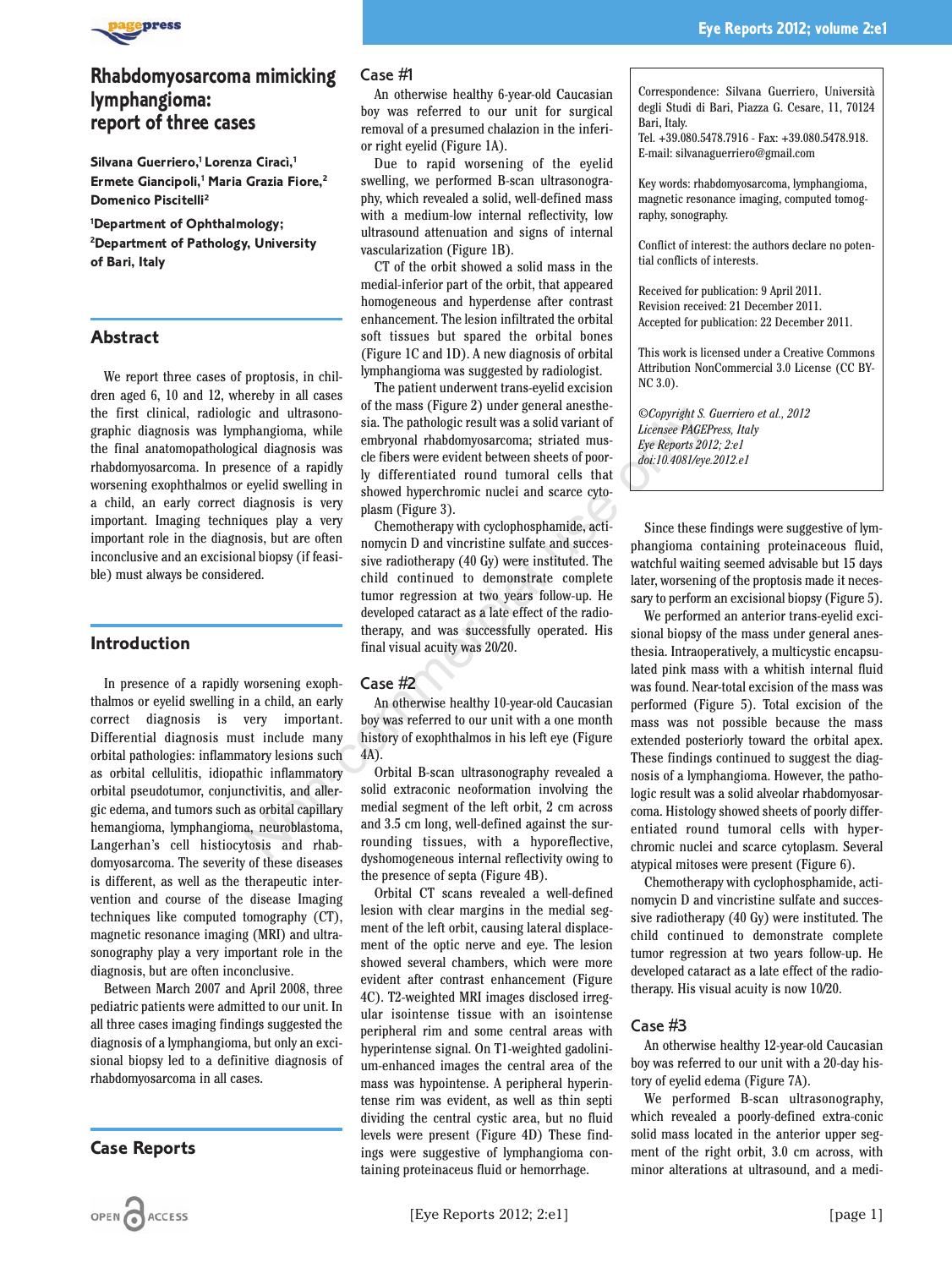um-low internal reflectivity (Figure 7B).

CT scans demonstrated a lobular non-encapsulated mass, featuring the same density as the extra-ocular muscles, well-defined against the surrounding soft tissues, with diffuse contrast enhancement (Figure 7C and 7D).

We performed an anterior trans-eyelid excisional biopsy of the mass under general anesthesia (Figure 8). Histology showed a cell population consisting of small, round tumor cells with hyperchromatic nuclei and of large, polygonal-shaped tumor cells with abundant eosinophilic cytoplasm, which often contained cross striations, alternating with areas of clubshaped tumor cells arranged in clumps and outlined by fibrous septa. In the center, the clusters were arranged loosely, and therefore, they appear in an alveolar pattern. These cells stained intensely with eosinophilic stain. Cross-striated malignant rhabdomyoblasts were observed. The pathologic result was mixed embryonal and alveolar rhabdomyosarcoma (Figure 9).

Chemotherapy with cyclophosphamide, actinomycin D and vincristine sulfate and successive radiotherapy (40 Gy) was instituted. The child continued to demonstrate complete tumor regression at two years follow-up. He developed cataract as a late effect of the radiotherapy, and his visual acuity is now 10/20.

In all three cases the subsequent histopathologic examination disclosed undifferentiated small round cells with hyperchromatic nuclei, a high nuclear-to-cytoplasmic ratio, and a brisk mitotic activity. Immunohistochemistry demon-

strated intense immunoreactivity to smooth muscle actin and desmin. These findings led to a definitive diagnosis of rhabdomyosarcoma in all three cases: a solid alveolar rhabdomyosarcoma in the first case, an embryonal rhabdomyosarcoma in the second, and a mixed embryonal and alveolar rhabdomyosarcoma in the last case.

# **Discussion**

In the presence of exophthalmos during examination in a child, the examiner must be extremely careful to differentiate between various pathologies with a different severity: inflammatory lesions such as orbital cellulitis, idiopathic inflammatory orbital pseudotumor, conjunctivitis, and allergic edema, and tumors such as orbital capillary hemangioma, lymphangioma, neuroblastoma, Langerhan's cell histiocytosis and rhabdomyosarcoma. Most of these conditions can be differentiated by clinical history taking and examination, but orbital lymphangioma may prove to be more challenging to differentiate from rhabdomyosarcoma.

Important elements of differential diagnosis to consider during the orbital exam are: uni or bilateral exophthalmos, the type of progression, slow or rapid, the reducibility, and whether there is pulsatility. The orbital edge must be palpated to look for a mass; the presence of a palpebral redness or thickness orientates towards an orbital cellulitis or a rhabdomyosarcoma, modification of the eyelid colour when the child cries orientates towards a capillary haemangioma. A rapidly worsening bilateral exophthalmus, if associated with periorbital ecchymosis, is suggestive of a metastatic neuroblastoma, the most common malignant tumor in a child under the age of five. An orbital mass may be a metastasis of a primitive tumor (10% of cases) located in the retroperitoneal space or in the mediastinum or else a primitive adrenal tumor. A history of orbital pain or headache is more suggestive of an orbital cellulitis. The fundus oculi must be systematically inspected, looking for an optic oedema, optic atrophy, or choroid folds. Other functional restrictions, in particular a reduction of visual acuity and a visual fields deficit, are quite difficult to determine, especially in a child. The physical examination is also very important: coffee and milk spots suggest Recklinghausen's disease. Coloured lesions of the skin could also be present in other diseases, such as histiocytosis and capillary haemangioma. However, in presence of a rapidly worsening and painless exophthalmos, we

must always suspect a rhabdomyosarcoma. Rhabdomyosarcoma is a rare childhood tumor, with an annual incidence of 4.3 cases per million children.1 The orbit is the primary site in approximately 10% of these tumors.<sup>2</sup> The most frequent clinical findings in patients with ophthalmic rhabdomyosarcoma are proptosis (79%), globe displacement (79%), eyelid edema (64%), and conjunctival congestion  $(61\%)$ <sup>3</sup>

Orbital lymphangioma is an uncommon benign cystic lesion generally manifesting in childhood. It accounts for about 1% of orbital tumors, with no gender preference.<sup>3</sup> It usually presents with a slowly progressive proptosis, displacement of the globe, ptosis and restriction of eye movements. Occasionally, focal lesions may remain asymptomatic. Spontaneous intraorbital hemorrhage may cause acute proptosis, compressive optic neu-



**Figure 1. A) Swelling of the right inferior eyelid (arrow). B) B-scan ultrasonography revealed a solid, well defined mass, with low-medium internal reflectivity (arrow). C) and D) CT scans showed a solid mass in the medial-inferior part of the orbit (arrow).**



**Figure 2. Excisional biopsy (arrow showing the mass).**

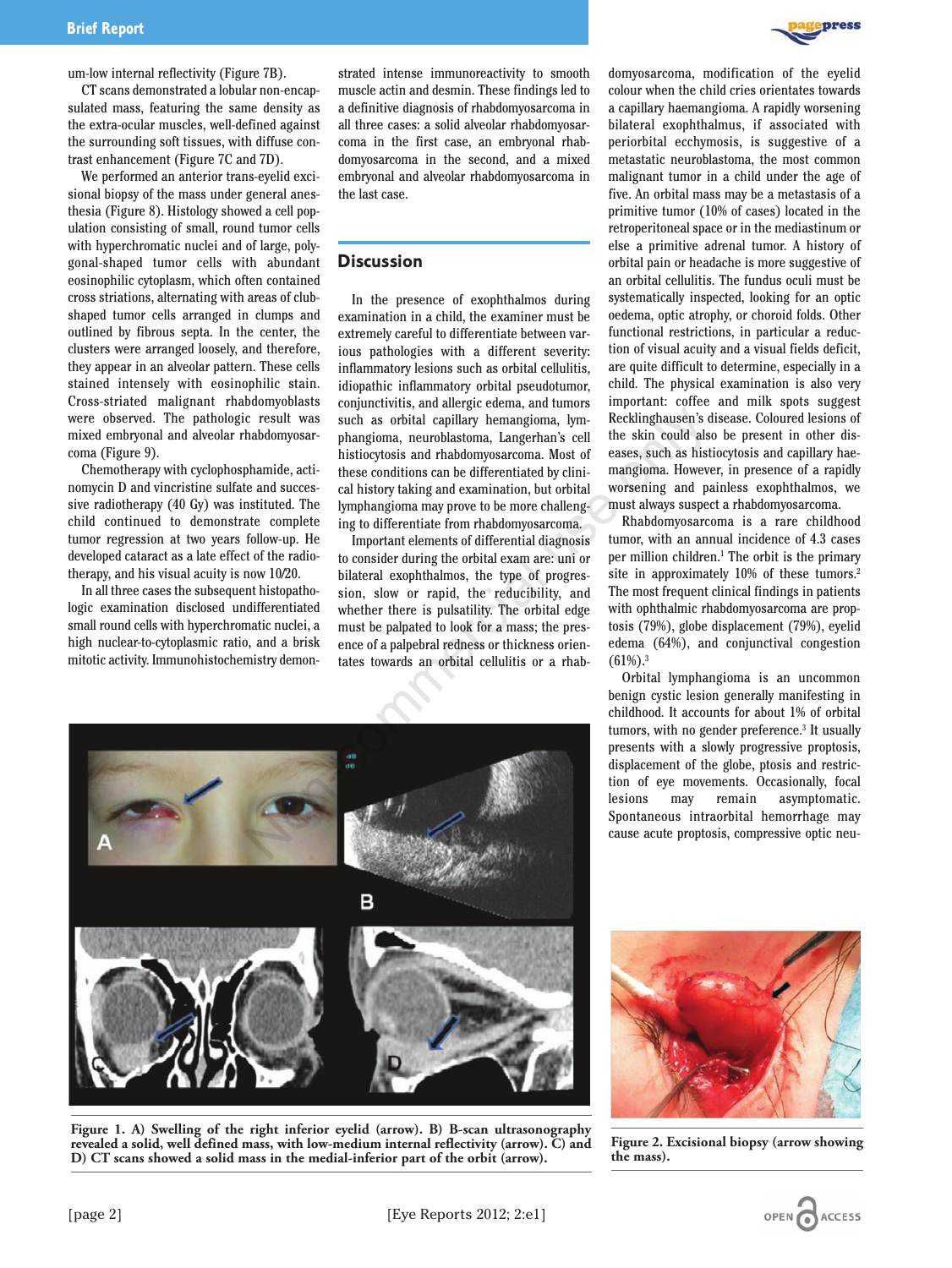

**Figure 3. Histology (x100, with hematoxylin and eosin staining, scale bar: 100** μ**m) showed a solid variant of embryonal rhabdomyosarcoma; striated muscle fibers (arrow) are evident between sheets of poorly differentiated round tumoral cells, that show hyperchromic nuclei and scarce cytoplasm.**



**Figure 4. A) Left exophthalmos (arrow). B) B-scan ultrasonography of the mass (arrow). C) CT scans revealed a well-defined lesion with clear margins in the medial segment of the left orbit (arrow). D) MRI revealed a homogeneous aspect of the mass, isointense with the extraocular muscles, and a multitude of internal micro-chambers; a strong enhancement of the lesion was observed after intravenous gadolinium administration (arrow).**

ropathy and loss of vision.4

Rhabdomyosarcoma occurs in patients of the same age group as those with lymphangioma, and both diseases cause painless, noninflammatory proptosis, developing over a short time. Differentiation by orbital imaging is usually helpful and shows a solid enhanced mass with rhabdomyosarcoma *versus* a multicystic non-enhanced mass with lymphangioma. However, in rare cases, rhabdomyosarcoma can display cavitation, appearing similar to lymphangioma.3 The differentiation between rhabdomyosarcoma and lymphangioma seems to be quite challenging because of the frequent overlap of both clinical and radiological aspects of these pathologies. Only the histopathologic examination can confirm the diagnosis. Many other similar cases have been reported in the literature (Table 1): Seedat *et al.* presented a patient with acute sinusitis whose CT scan showed a ringenhancing lesion within the orbit typical of an orbital subperiosteal abscess. On exploration of the orbit, there was no pus present but a tumour was found, which on histological examination was found to be a rhabdomyosarcoma.5 Fetkenhour *et al.* described a healthy 4 year-old girl who presented with an abruptonset proptosis of her right eye with a mild painless swelling of the right upper eyelid during the previous 3 weeks. MRI showed a superonasal heterogeneous soft tissue mass with no bone erosion. On T1-weighted gadoliniumenhanced images, the central area of the mass was hypointense, suggestive of proteinaceous material. A peripheral hyperintense rim indicated vascularized tissue. There was a thin septum dividing the central cystic area, but fluid-fluid levels were not seen. Diagnosis of lymphangioma was favored in light of the rapid development of proptosis, dilated conjunctival lymphatics, subcutaneous ecchymosis, and the presence of presumed cystic, rather than solid, structures on MRI. But histopathologic examination disclosed undifferentiated small round cells with hyperchromatic nuclei, high nuclearto-cytoplasmic ratio, and brisk mitotic activity.



**Figure 5. Anterior trans-eyelid excisional biopsy of the mass (the arrow shows the mass).**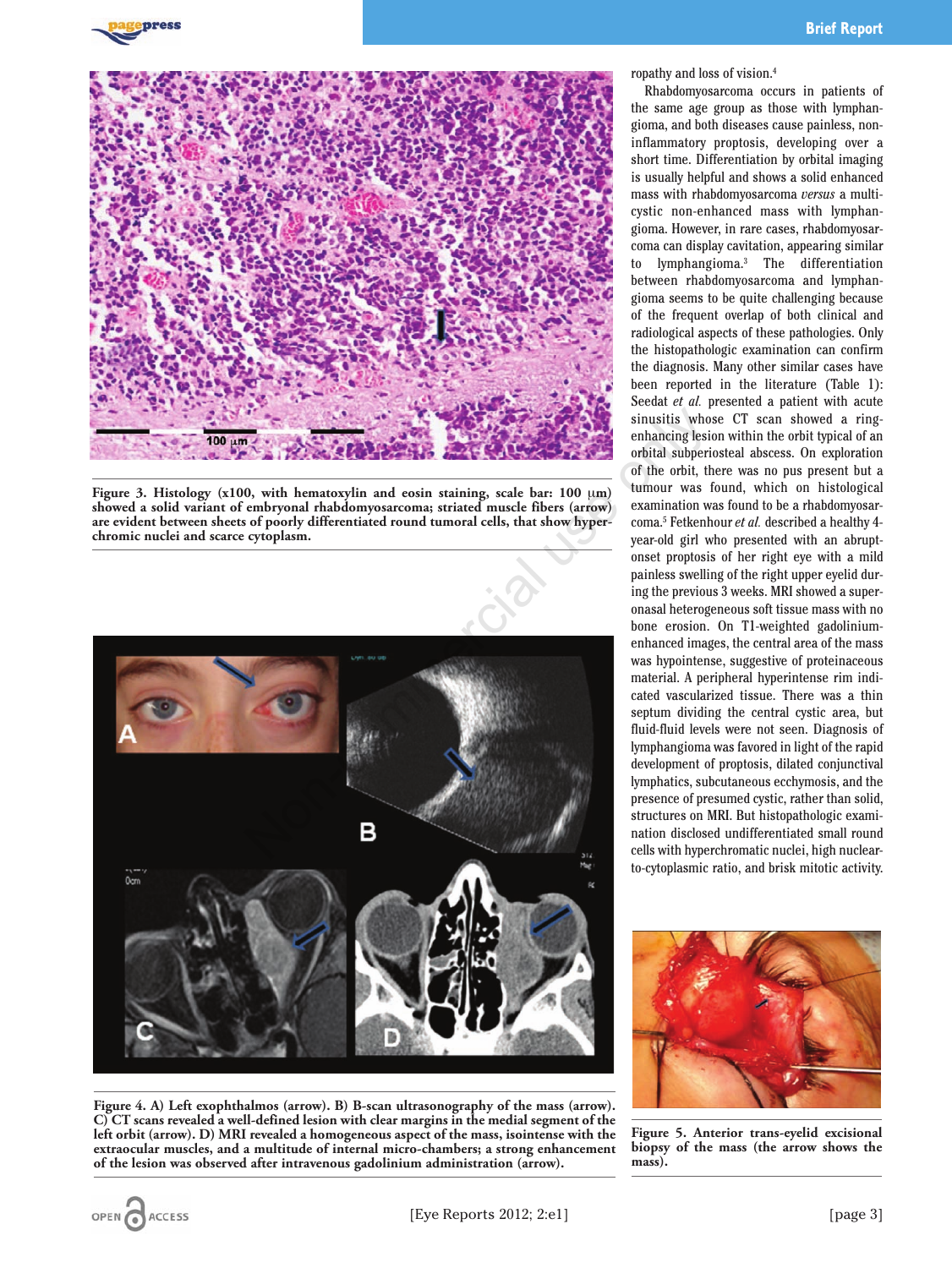Immunohistochemistry demonstrated intense immunoreactivity for smooth muscle actin and desmin. These findings confirmed the diagnosis of rhabdomyosarcoma.6 Burkat *et al.* described a case of a rhabdomyosarcoma masquerading as heterogeneous soft tissue mass with no bone erosion. On T1-weighted gadolinium-enhanced images, the central area of the mass was hypointense, suggestive of proteinaceous material. A peripheral hyperintense rim



**Figure 6. Histology (x400, with hematoxylin and eosin staining, scale bar: 50** μ**m) showed a solid variant of alveolar rhabdomyosarcoma, with sheets of poorly differentiated round tumoral cells that show hyperchromic nuclei and scarce cytoplasm (big arrow). Several atypical mitoses are present (small arrow).**



**Figure 7. A) Left eyelid edema (arrow). B) B-scan ultrasonography: peribulbar section showing a poorly-defined extra-conic solid mass (arrow) located in the anterior upper segment of the right orbit-the eye is not visible. C) and D) CT scans showed a lobular non-encapsulated mass (arrow), featuring the same density as the extra-ocular muscles.**



indicated vascularized tissue, presenting with right medial canthal swelling. The patient was initially diagnosed with dacryocystitis and treated with oral antibiotics, followed by incision and drainage of a presumed lacrimal sac abscess. Rapid recurrence of the swelling led to further clinical evaluation, including a maxillofacial CT, which revealed an extensive nasal and orbital mass that was consistent with embryonal rhabdomyosarcoma on histopathologic analysis.7 Lazaridou *et al.* described a case of orbital rhabdomyosarcoma masquerading as a lacrimal mucocele in a newborn infant.8 On the other hand, Cota *et al.* described an orbital abscess in a 6-year-old boy masquerading as a rhabdomyosarcoma<sup>9</sup>

In our case series, an expert sonographer and three different expert radiologists made an initially incorrect diagnosis in all cases. Usually, on ultrasonographical examinations, rhabdomyosarcoma appears as a solid homogeneous mass, with moderate reflectivity and mild sound attenuation.10 Sometimes septa can be seen separating different reflectivity structures. Blood flow is often detectable, and bone erosion is sometimes present.

On CT scans, rhabdomyosarcoma appears as a solid, defined, homogeneous formation, isodense to the skeletal muscles, with a regular internal structure, and moderate enhancement after contrast administration. In most cases the bone is spared, and only in more evolved forms is bone thinning or erosion present. Sometimes CT scan shows micro internal vaults.11 On T1-weighted MRI, rhabdomyosarcoma may appear hypointense with respect to the orbital fat. On proton density and T2 weighted MRI, hypointensity, isointensity, and even hyperintensity may be appreciable with respect to both the extraocular muscles and the orbital fat.12

Imaging of lymphangioma often shows a multicystic mass with lobular margins. Inside the cyst an air-fluid level is often present. On MRI, lymphangioma shows hypointensity to the vitreous in T1 weighted images and hyperintensity in T2. The lymphangioma rim may be



**Figure 8. Excisional biopsy.**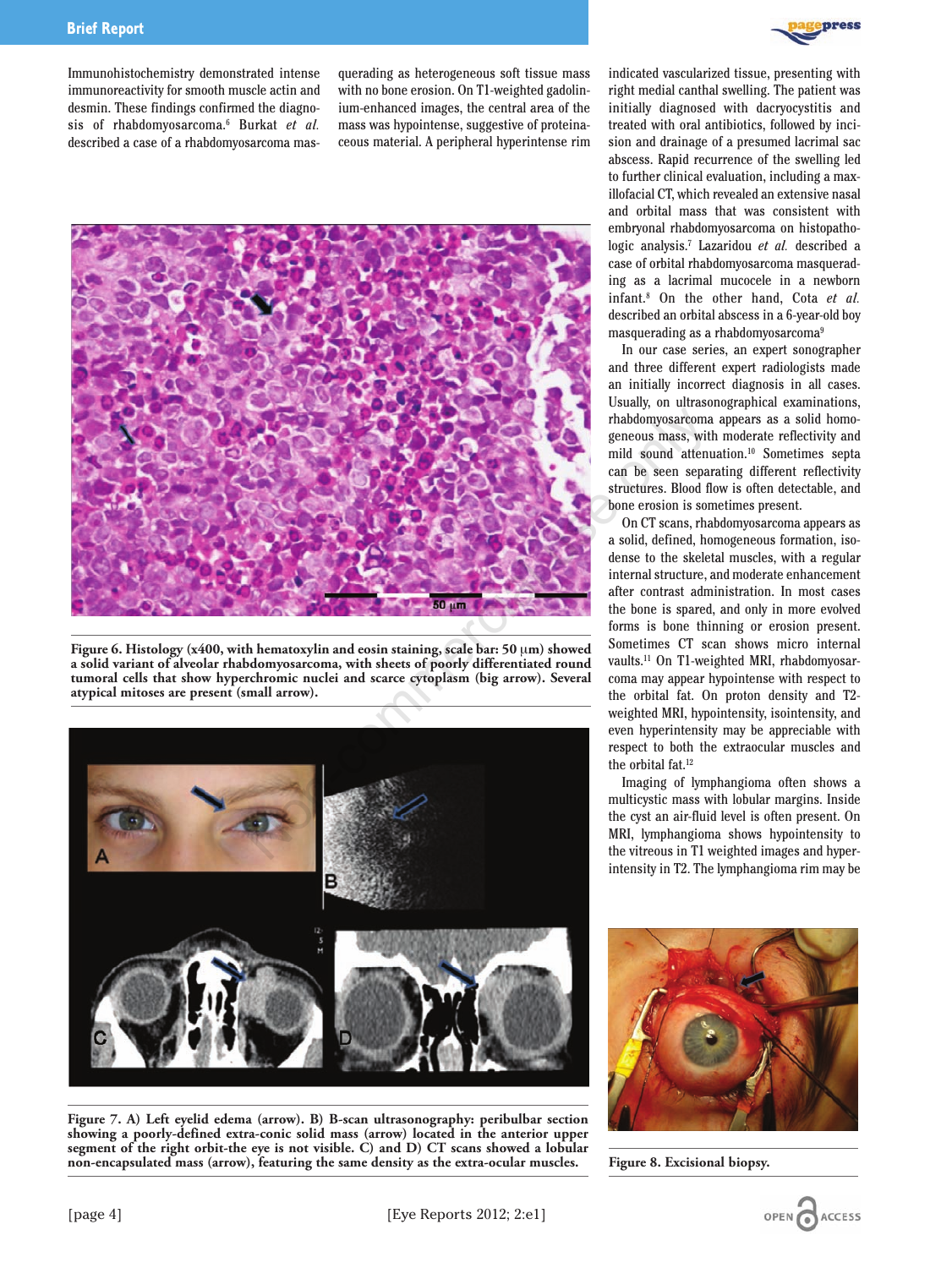

| Table 1. Comparison of suspected diagnosis and imaging with the final histological diagnosis, of cases reported in the literature and |  |  |  |
|---------------------------------------------------------------------------------------------------------------------------------------|--|--|--|
| the cases described in this paper.                                                                                                    |  |  |  |

| <b>Author</b>                  | <b>Suspected diagnosis</b>                                                                                                | Imaging                                                                                                                                                                                                                                                                                           | <b>Final diagnosis</b> |
|--------------------------------|---------------------------------------------------------------------------------------------------------------------------|---------------------------------------------------------------------------------------------------------------------------------------------------------------------------------------------------------------------------------------------------------------------------------------------------|------------------------|
| Seedat et al. <sup>5</sup>     | Suspected subperiosteal abscess in a<br>patient with acute sinusitis                                                      | CT scan: ring-enhancing lesion within the orbit typical<br>of an orbital subperiosteal abscess.                                                                                                                                                                                                   | Rhabdomyosarcoma       |
| Fetkenhour et al. <sup>6</sup> | Suspected lymphangioma in a patient with<br>proptosis of her right eye and painless<br>swelling of the right upper eyelid | MRI: heterogeneous soft tissue mass with no bone<br>erosion and internal septa<br>MRI T1- images: the central area of the mass was<br>hypointense, suggestive of proteinaceous material<br>and a peripheral hyperintense rim indicated<br>vascularized tissue                                     | Rhabdomyosarcoma       |
| Burkat et al. <sup>7</sup>     | Suspected dacryocystitis in a patient with<br>swelling in the right medial canthus                                        | MR-enhanced images: the central area of the mass<br>was hypointense, suggestive of proteinaceous material,<br>and a peripheral hyperintense rim indicated<br>vascularized tissue                                                                                                                  | Rhabdomyosarcoma       |
| Lazaridou et al. <sup>8</sup>  | Suspected lacrimal mucocele in a newborn<br>patient with epiphora and swelling below<br>the left medial canthus           | CT: homogenously hypodense mass                                                                                                                                                                                                                                                                   | Rhabdomyosarcoma       |
| Our case #1                    | Suspected chalazion or lymphangioma in<br>a patient with left inferior eyelid swelling                                    | CT: solid mass in the medial-inferior part of the orbit,<br>homogeneous and hyperdense after contrast<br>enhancement                                                                                                                                                                              | Rhabdomyosarcoma       |
| Our case #2                    | Suspected lymphangioma in a patient with<br>left eye exophthalmus                                                         | CT: well-defined lesion with clear margins in the medial<br>segment of the left orbit, with several chambers,<br>which were more evident after contrast enhancement<br>MRI: irregular isointense tissue with an isointense<br>peripheral rim and some central areas with<br>a hyperintense signal | Rhabdomyosarcoma       |
| Our case #3                    | Suspected lymphangioma in a patient with<br>superior left eyelid edema                                                    | CT: lobular non-encapsulated mass, featuring the same<br>density as the extra-ocular muscles, well-defined against the<br>surrounding soft tissues, with diffuse contrast enhancement                                                                                                             | Rhabdomyosarcoma       |



**Figure 9. Histology (x100, with hematoxylin and eosin staining, scale bar: 100** μ**m) showed large and poorly differentiated cells infiltrating orbital fat (arrow).**

minimally enhanced.<sup>13</sup>

In all three of our cases, the lesion presented as an oval mass with clear margins, without any evidence of bone erosion. Orbital structures adjacent to the lesion were compressed and displaced but not infiltrated. Enhancement after contrast medium on CT in all cases showed a diffuse and patchy impregnation, more accentuated at the periphery of the lesion. In all lesions, imaging showed the presence of internal vaults that were particularly evident after the injection of contrast medium. These findings led to a diagnosis of lymphangioma, but this was not confirmed by histology.

Diagnostic imaging is useful to determine the location, size, and relationship with other orbital structures, as well as bone erosion and intracranial extension, but often ultrasonographic<sup>13</sup> and radiological<sup>4-10</sup> characteristics of different pathologies overlap and thus do not allow a clear diagnosis. Imaging techniques are an important aid in the diagnosis of orbital pathologies, but are often inconclusive.

Management should be based first of all on clinical findings, and imaging findings should be treated with some care. The appropriate diagnosis of orbital rhabdomyosarcoma requires close cooperation and communication between the radiologist and the ophthalmologist. Rhabdomyosarcoma should be suspected